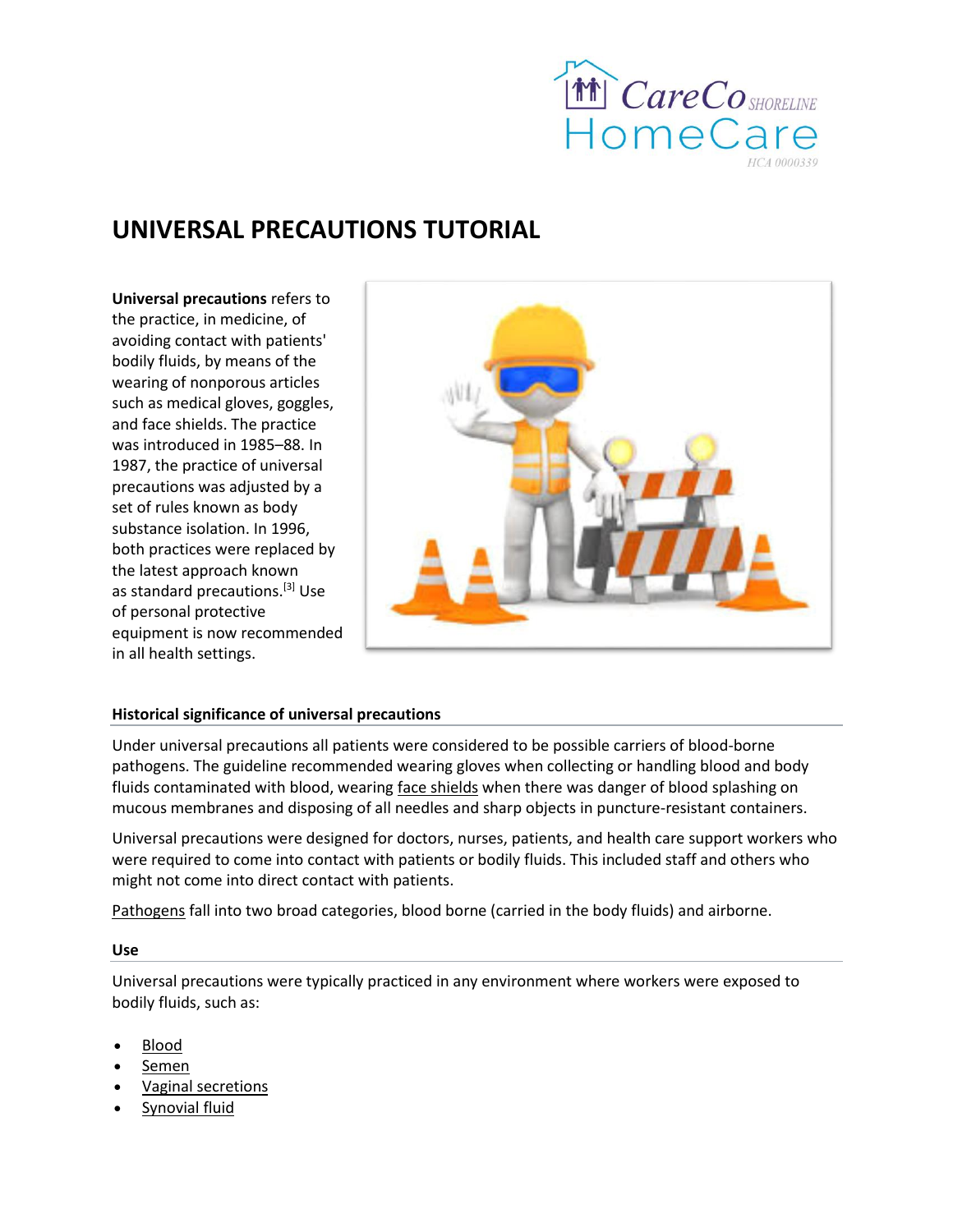

- [Amniotic fluid](https://en.wikipedia.org/wiki/Amniotic_fluid)
- [Cerebrospinal fluid](https://en.wikipedia.org/wiki/Cerebrospinal_fluid)
- [Pleural fluid](https://en.wikipedia.org/wiki/Pleural_fluid)
- [Peritoneal fluid](https://en.wikipedia.org/wiki/Peritoneal_fluid)
- [Pericardial fluid](https://en.wikipedia.org/wiki/Pericardial_fluid)
- [Feces](https://en.wikipedia.org/wiki/Feces)
- [Urine](https://en.wikipedia.org/wiki/Urine)

Bodily fluids that did not require such precautions<sup>[\[4\]\[5\]\[](https://en.wikipedia.org/wiki/Universal_precautions#cite_note-4)[6\]](https://en.wikipedia.org/wiki/Universal_precautions#cite_note-6)</sup> included:

- [Nasal secretions](https://en.wikipedia.org/wiki/Nasal_secretion)
- [Vomitus](https://en.wikipedia.org/wiki/Vomitus)
- [Perspiration](https://en.wikipedia.org/wiki/Perspiration)
- [Sputum](https://en.wikipedia.org/wiki/Sputum)
- [Saliva](https://en.wikipedia.org/wiki/Saliva)

Universal precautions were the infection control techniques that were recommended following the AIDS outbreak in the 1980s. Every patient was treated as if infected and therefore precautions were taken to minimize risk.

Essentially, universal precautions were good hygiene habits, such as hand washing and the use of gloves and other barriers, correct handling of [hypodermic needles](https://en.wikipedia.org/wiki/Hypodermic_needle) and [scalpels,](https://en.wikipedia.org/wiki/Scalpel) and aseptic techniques.

## **Equipment**

Protective clothing included but was not limited to:

- [Barrier gowns](https://en.wikipedia.org/wiki/Hospital_gown) barrier contraception
- [Gloves](https://en.wikipedia.org/wiki/Gloves) mask
- [Eyewear](https://en.wikipedia.org/wiki/Eyewear) [\(goggles](https://en.wikipedia.org/wiki/Goggles) or [glasses\)](https://en.wikipedia.org/wiki/Glasses)
- [Face shields](https://en.wikipedia.org/wiki/Face_shield)

## **Additional precautions**

Additional precautions were used in addition to universal precautions for patients who were known or suspected to have an infectious condition, and varied depending on the infection control needed of that patient. Additional precautions were not needed for blood-borne infections, unless there were complicating factors.

Conditions indicating additional precautions:

- [Prion](https://en.wikipedia.org/wiki/Prion) diseases (e.g., Creutzfeldt–[Jakob disease\)](https://en.wikipedia.org/wiki/Creutzfeldt%E2%80%93Jakob_disease)
- Diseases with air-borne transmission (e.g., [tuberculosis\)](https://en.wikipedia.org/wiki/Tuberculosis)
- Diseases with droplet transmission (e.g., [mumps,](https://en.wikipedia.org/wiki/Mumps) [rubella,](https://en.wikipedia.org/wiki/Rubella) [influenza,](https://en.wikipedia.org/wiki/Influenza) [pertussis\)](https://en.wikipedia.org/wiki/Pertussis)
- Transmission by direct or indirect contact with dried skin (e.g., colonisation with [MRSA\)](https://en.wikipedia.org/wiki/Methicillin-resistant_Staphylococcus_aureus) or contaminated surfaces or any combination of the above.